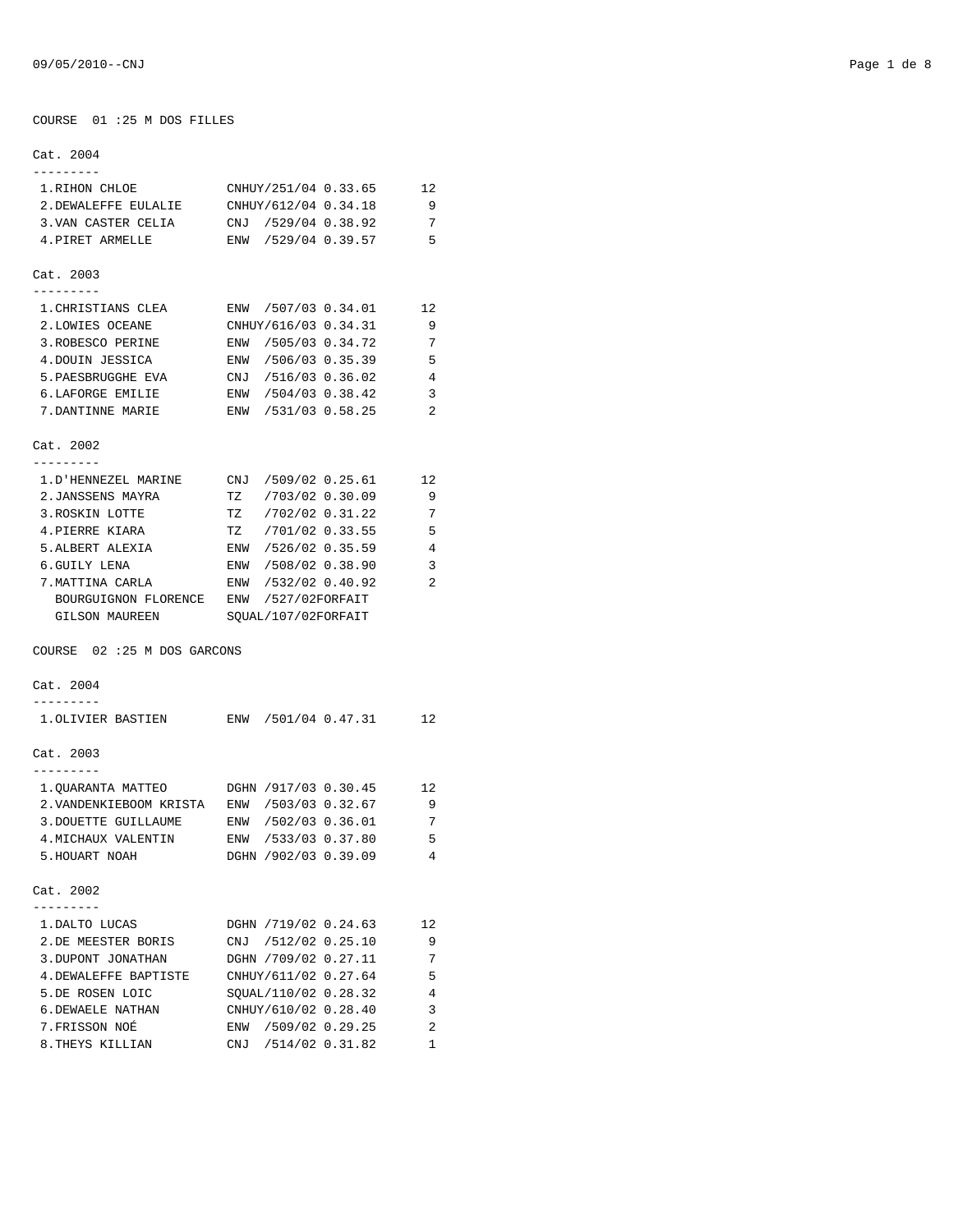9.DUVIVIER ROMAIN CNHUY/614/02 0.33.28 10.BRUSSELMAN LUCA ENW /525/02 0.33.80 11. PINI TEO DGHN /703/02 0.35.38<br>12. CHAMPION MAXIME DGHN /901/02 0.36.91 DGHN /901/02 0.36.91 13.EVRARD FRANCOIS ENW /530/02 0.38.72 PIROTTE LUCAS DGHN /721/02FORFAIT COURSE 03 :100 M (50 M NAGE LIBRE + 50 M DOS) FILLES Cat. 2001 --------- 1.DEBUYCK EMELINE CNHUY/606/01 1.42.67 24 136 2.SIMON ILONA CNHUY/623/01 1.44.89 18 128 3.ROUGET JULIE CNJ /502/01 1.58.70 14 88 4.KELLENS EMMY CNHUY/615/01 1.58.88 10 88 5.HELAS JEANNE SQUAL/108/01 2.01.74 8 82 6.GALET MARIE ENW /511/01 2.04.81 6 76 6. GALET MARIE 2001 2.000 2.000 2.14.51 4 60 8. MATHIEU PAULINE SQUAL/105/01 2.16.34 2 58<br>9. GILLARD LOUISE ENW /518/01 2.24.51 49 ENW /518/01 2.24.51 49 10.BRONE SAFIA DGHN /916/01 2.25.03 48 MESSINA MARA DGHN /918/01FORFAIT JAMOTTE CLARA ENW /528/01FORFAIT Cat. 2000 --------- 1.ZOCCOLAN EMMA SQUAL/106/00 1.47.96 24 117 2.VAN BEETHOVEN SHARLE CNJ /511/00 1.50.36 18 110 3.SCHUMER LISA CNHUY/620/00 1.52.19 14 104 4.BUTACIDE CORALIE CNHUY/603/00 2.01.80 10 81 5.PELZER LARA ENW /512/00 2.01.97 8 81 6.SIMON THIMNA SQUAL/103/00 2.31.06 6 43 BEN DHIAB FERIEL ENW /515/00FORFAIT BEN DHIAB FERDANS ENW /514/00FORFAIT MAKA ROMANE DGHN /913/00FORFAIT Cat. 1999 --------- 1.RORIVE ELODIE CNHUY/617/99 1.42.73 24 136 2. DEWAELE MANON CNHUY/609/99 1.53.75 18 100 3. SUY ANN SOPHIE TZ /704/99 1.56.39 14 93 4.HEYNE CAMILLE ENW /513/99 2.09.29 10 68 5.LARUELLE CAROLINE DGHN /911/99 2.26.33 8 47 6.SORTINO LAURA CNJ /515/99 2.26.90 6 46 NOEL ALEXANDRA ENW /546/99FORFAIT Cat. 1998 --------- 1.LEROY SARAH CNJ /506/98 1.30.59 24 198 2.DAWIRS LAURELINE DGHN /915/98 1.40.97 18 143 3.OURY PAULINE ENW /517/98 1.54.51 14 98<br>4.JASSELETTE LEATICIA ENW /535/98 2.21.88 10 52 4.JASSELETTE LEATICIA ENW /535/98 2.21.88 VANCAN ALICIA ENW /545/98FORFAIT Cat. 1997 ---------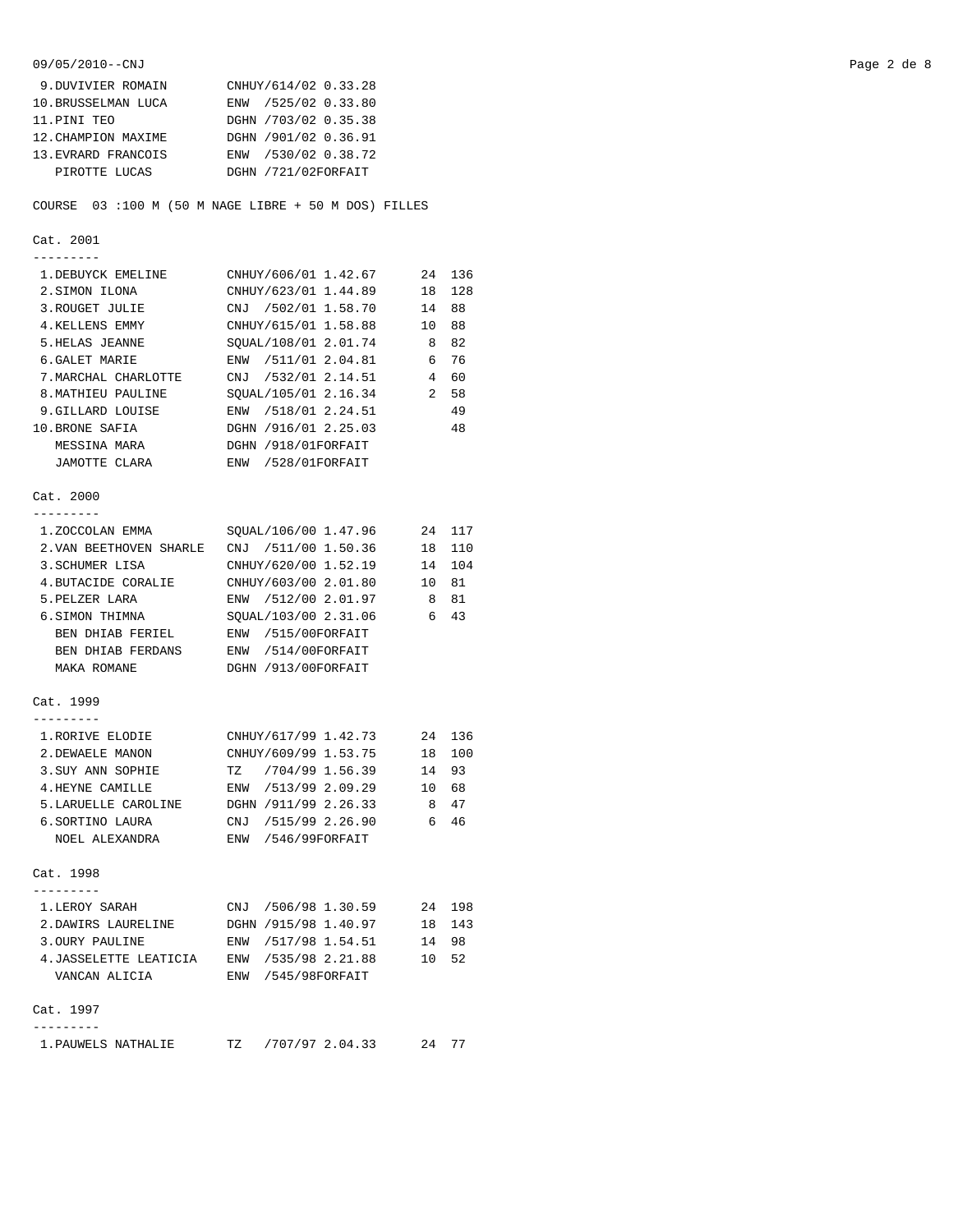COURSE 04 :100 M (50 M NAGE LIBRE + 50 M DOS) GARCONS

## Cat. 2001

| 1. MALEVE VIRGIL CNJ /530/01 1.55.19 24 67      |                   |                         |                |    |
|-------------------------------------------------|-------------------|-------------------------|----------------|----|
| 2. SALAMONE MICKAEL DGHN /911/01 1.55.21 18     |                   |                         |                | 67 |
|                                                 |                   |                         |                |    |
| 4. LACOMBLE ANTOINE ENW /540/01 2.07.61 10 49   |                   |                         |                |    |
| 5. TIGRANIAN VAHE ENW / 550/01 2.17.85 8        |                   |                         |                | 39 |
| 6. CAMERLYNCK MAXIME TZ /711/01 2.21.17 6 36    |                   |                         |                |    |
| 7.BIESWAL CONSTANT CNJ /510/01 2.22.63          |                   |                         | $\overline{4}$ | 35 |
| 8.CASA DORIAN                                   |                   | DGHN /905/01 2.32.01    | $\overline{2}$ | 29 |
| 9. GODFROID LOGAN ENW /534/01 2.45.13           |                   |                         |                | 23 |
| 10.LYES DAMIEN                                  |                   | ENW /510/01 2.56.02     |                | 19 |
| MELLA IGNACE                                    | TZ /709/01FORFAIT |                         |                |    |
| PIRON OUENTIN DGHN /904/01FORFAIT               |                   |                         |                |    |
| ZAFFUTO BENJAMIN DGHN /906/01FORFAIT            |                   |                         |                |    |
| MAES QUENTIN DGHN /912/01FORFAIT                |                   |                         |                |    |
| Cat. 2000                                       |                   |                         |                |    |
| 1. VAN CASTER CYRIL CNJ / 528/00 1.35.21 24 119 |                   |                         |                |    |
| 2. GENSON MAXIME 60 ENW /539/00 1.44.02 18      |                   |                         |                | 91 |
| 3. CULOT TANGUY CNHUY/605/00 1.47.66 14 82      |                   |                         |                |    |
| 4.MAUS LUCAS                                    |                   | SOUAL/101/00 1.49.52 10 |                | 78 |
| 5. CESAR MARTIN CNJ / 531/00 1.59.45 8          |                   |                         |                | 60 |
| 6.DE ROSEN BRIEUC SQUAL/109/00 2.05.85 6 51     |                   |                         |                |    |
| 7.DOS SANTOS BARATA MA ENW /541/00 2.37.54 4    |                   |                         |                | 26 |
| BERNARD CORENTIN ENW /516/00FORFAIT             |                   |                         |                |    |
| Cat. 1999                                       |                   |                         |                |    |

#### ---------

| 1. VIERSET LOUIS      | CNJ /518/99 1.44.83  | 24 89 |     |
|-----------------------|----------------------|-------|-----|
| 2. WILMET TOM         | CNHUY/250/99 1.53.06 | 18    | 71  |
| 3.ONS ARNO            | TZ /708/99 1.53.72   | 14    | 70  |
| 4. BROEN KILYAN       | DGHN /907/99 2.26.48 | 1 N   | -33 |
| 5. DELHOUTTE MATTHIAS | TZ /705/99 2.28.44   |       | -31 |
| 6. SIMON JOHANNES     | SOUAL/104/99 2.31.46 |       | -29 |
| PIROTTE HUGO          | DGHN /920/99FORFAIT  |       |     |

# Cat. 1998

| 1. MARCHAL THOMAS    | CNJ |                     | /531/98 1.34.57      |     | 2.4 12.1 |
|----------------------|-----|---------------------|----------------------|-----|----------|
| 2. DETHINNE BENJAMIN | CNJ | /501/98 1.36.09     |                      | 18  | 115      |
| 3. RUISSEAU XAVIER   |     |                     | CNHUY/618/98 1.36.70 | 14  | 113      |
| 4. CULOT KYLLIAN     |     |                     | CNHUY/604/98 1.43.72 | 1 O | 92       |
| 5. SEPUL NATHAN      | CNJ | /520/98 1.48.07     |                      | 8   | 81       |
| 6. INNES TIMOTHEE    | ENW | /519/98 1.49.75     |                      | 6   | 77       |
| SOLMAZ FIRAT         |     | DGHN /910/98FORFAIT |                      |     |          |
| VANCAN ALLAN         | ENW | /544/98FORFAIT      |                      |     |          |
|                      |     |                     |                      |     |          |

## Cat. 1997

| 1. STOLECKI THOMAS    | CNJ /530/97 1.21.94  |       | 24 186 |
|-----------------------|----------------------|-------|--------|
| 2. TRUZZI DAMIANO     | CNJ /517/97 1.34.34  |       | 18 122 |
| 3. MAUS ROBIN         | SOUAL/102/97 1.45.06 | 14 88 |        |
| 4. BIBASKHANOV DAVOUD | CNHUY/602/97 1.46.58 | 10 85 |        |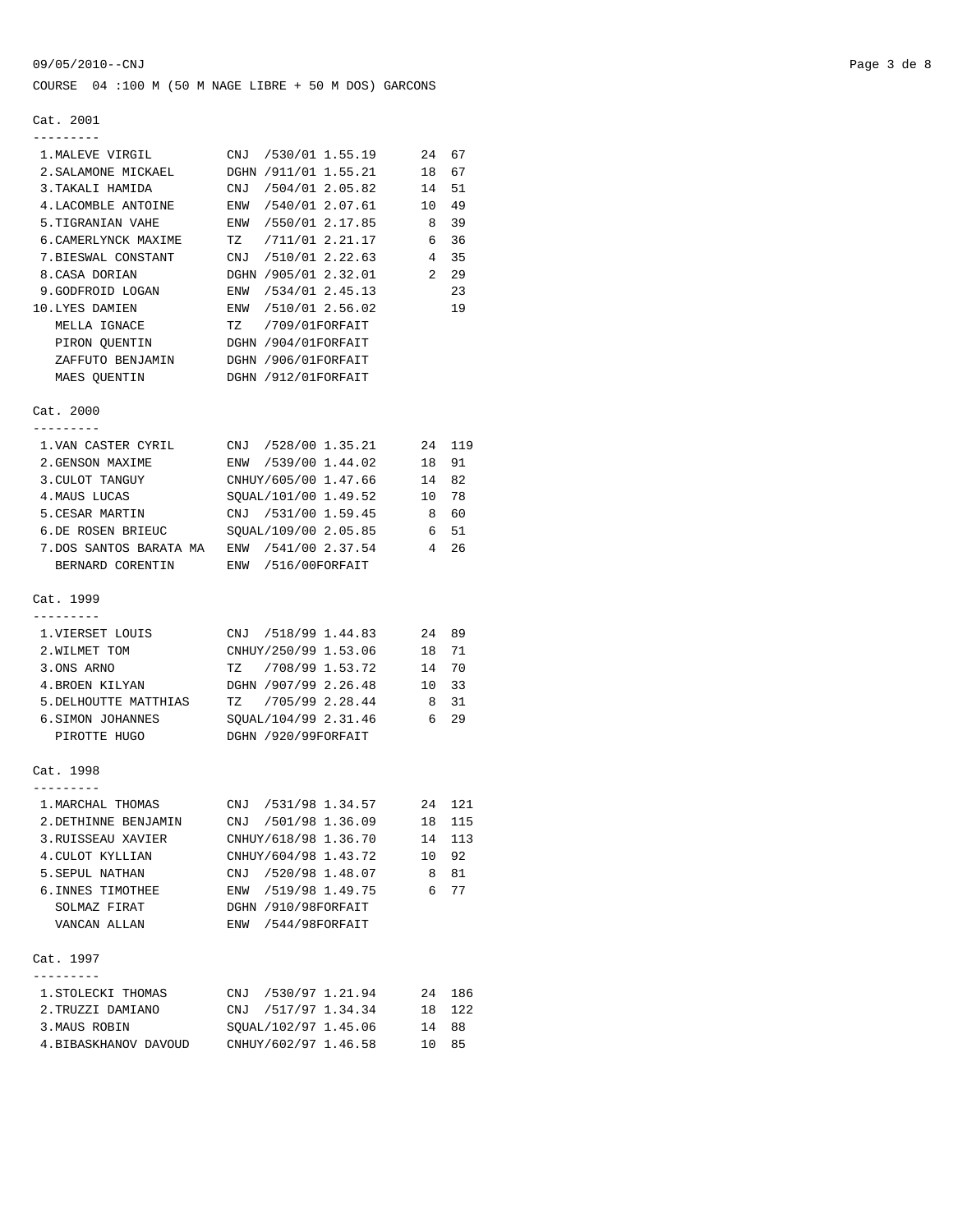Cat. 2001 --------- 1.DERWA ESTELLE CNHUY/608/01 7.17.48 48 168 2. BAYET MAUREEN CNJ /523/01 7.31.05 36 153<br>3. SIMON ILONA CNHUY/623/01 7.39.77 28 145 3. SIMON ILONA CNHUY/623/01 7.39.77 4.DEBUYCK EMELINE CNHUY/606/0110.42.09 20 53 DECORTE LOUISE CNJ /521/01DISQUAL. Cat. 2000 --------- 1.CALLIER SANDY CNJ /505/00 7.41.59 48 143 2.DENGIS JEANNE ENW /522/00 8.01.94 36 125 3.VAN HOEGAERDEN COLIN CNJ /519/00 8.03.48 28 124 4.VAN BEETHOVEN SHARLE CNJ /511/00 9.16.24 20 82 5.RUTH AMÉLIA CNJ /526/0010.40.07 16 54 Cat. 1999 --------- 1.DEWALEFFE LUCIE CNHUY/613/99 6.36.40 48 225<br>2.DEFRAINE CLARIS CNHUY/607/99 6.51.48 36 202 CNHUY/607/99 6.51.48 36 202 3.LERUSSE SARAH ENW /524/99 7.09.09 28 178 4.GIELEN CELIA CNJ /507/99 7.32.45 20 152 5.SCHUMER EMMA CNHUY/619/99 7.40.02 16 144 Cat. 1998 --------- 1.SIMON FIONA CNHUY/622/98 5.46.67 48 337 2.EL HAMMOUCHI SARAH CNJ /522/98 7.04.36 36 184 3.OURY PAULINE ENW /517/98 8.14.80 4.CASA REBECCA DGHN /914/98 9.02.00 20 88 COURSE 06 :400 M NAGE LIBRE GARCONS Cat. 2001 --------- 1.INNES HADRIEN ENW /520/01 7.20.02 48 124 2.RENNESON XAVIER ENW /536/01 7.35.18 36 112 3.PIRET REMY ENW /538/01 8.32.26 28 78 4.DE LOOZ NATHAN CNJ /503/01 9.01.45 20 66 5.PAUWELS MICHAEL TZ /706/01 9.18.84 16 60 Cat. 2000 --------- 1.D'HENNEZEL ALEXIS CNJ /508/00 7.30.13 48 115 2.CULOT TANGUY CNHUY/605/00 7.33.74 36 113 3.BOUCHER AUGUSTIN CNJ /532/00 8.35.81 28 77 4.DE ROSEN BRIEUC SQUAL/109/00 9.45.85 20 52 5.KINNAR DYLAN CNJ /527/0012.03.36 16 28 Cat. 1999 --------- 1.CORTHOUTS FLORENTIN CNJ /513/99 6.53.91 48 148 2.BATAILLE JULIEN ENW /521/99 7.15.48 36 127 3.MAIRLOT LOUIS ENW /523/99 7.30.46 28 115

COURSE 05 :400 NAGE LIBRE FILLES

DE PLAEN ALEXIAN ENW /543/99FORFAIT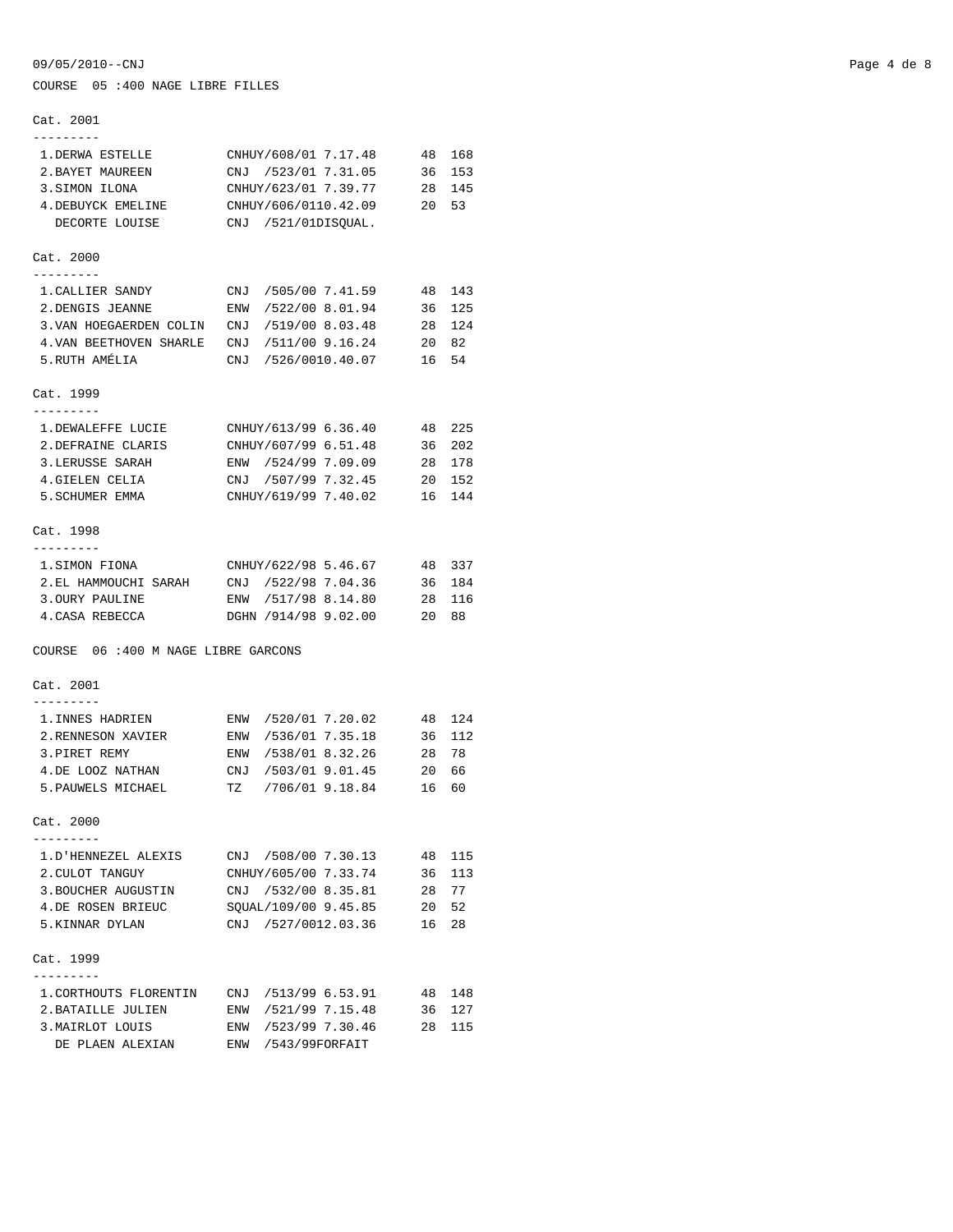| Cat. 1998                                          |                                                 |                                |          |
|----------------------------------------------------|-------------------------------------------------|--------------------------------|----------|
|                                                    | 1. VAN HOUWAERT MAXENCE CNJ / 777/98 6.21.22    |                                | 48 190   |
| 2. SCHUMER LUCAS                                   | CNHUY/621/98 6.48.44                            | 36                             | 154      |
| 3.RUISSEAU XAVIER                                  | CNHUY/618/98 6.49.97                            | 28                             | 153      |
| 4. MARCHAL THOMAS                                  | CNJ /531/98 7.21.40                             | 20                             | 122      |
|                                                    | 5.HENROTTE SÉBASTIEN CNJ /524/98 8.49.83 16 71  |                                |          |
|                                                    |                                                 |                                |          |
| Cat. 1997<br>----------                            |                                                 |                                |          |
| 1.SERVAIS VICTOR                                   | ENW /537/97 7.13.09                             | 48                             | 130      |
| 2. MAUS ROBIN                                      | SOUAL/102/97 7.19.43 36 124                     |                                |          |
|                                                    |                                                 |                                |          |
| COURSE $07 : 50 M (25 M BRASSE + 25 M DOS) FILLES$ |                                                 |                                |          |
| Cat. 2004<br>.                                     |                                                 |                                |          |
|                                                    | 1. DEWALEFFE EULALIE CNHUY/612/04 1.31.18 12 19 |                                |          |
| 2.RIHON CHLOE                                      | CNHUY/251/04 1.57.22                            | 99                             |          |
|                                                    |                                                 |                                |          |
| Cat. 2003<br>.                                     |                                                 |                                |          |
| 1.DOUIN JESSICA                                    | ENW /506/03 1.15.39                             | 12                             | 33       |
| 2. CHRISTIANS CLEA                                 | ENW /507/03 1.19.95                             | 9                              | 28       |
| 3. LAFORGE EMILIE                                  | ENW /504/03 1.27.01                             |                                | 7 21     |
| 4.LOWIES OCEANE                                    | CNHUY/616/03 1.41.27                            | 5 14                           |          |
|                                                    |                                                 |                                |          |
| Cat. 2002                                          |                                                 |                                |          |
| . _ _ _ _ _ _ _ _                                  |                                                 |                                |          |
|                                                    |                                                 |                                | 58       |
| 2.PIERRE KIARA                                     | TZ /701/02 1.08.00                              | - 9                            | 45       |
| 3.ROSKIN LOTTE                                     | TZ /702/02 1.08.49                              |                                | 7 44     |
| 4.JANSSENS MAYRA                                   | /703/02 1.09.51<br>TZ                           |                                | 5 42     |
| 5.GUILY LENA                                       | ENW /508/02 1.14.34                             | $\overline{4}$                 | 34       |
| GILSON MAUREEN                                     | SQUAL/107/02FORFAIT                             |                                |          |
| COURSE 08 :50 M (25 M BRASSE + 25 M DOS) GARCONS   |                                                 |                                |          |
| Cat. 2003<br>---------                             |                                                 |                                |          |
|                                                    |                                                 |                                |          |
|                                                    | 1. VANDENKIEBOOM KRISTA ENW /503/03 1.15.02 12  |                                | 23       |
| 2.DOUETTE GUILLAUME                                | ENW /502/03 1.15.88                             | 9                              | 22       |
| Cat. 2002                                          |                                                 |                                |          |
|                                                    |                                                 |                                |          |
| 1.DUPONT JONATHAN                                  | DGHN /709/02 1.03.65                            | 12                             | 37       |
| 2.DE MEESTER BORIS                                 | CNJ /512/02 1.04.90                             | 9                              | 35       |
| 3.DALTO LUCAS                                      | DGHN /719/02 1.05.26<br>CNJ /514/02 1.06.66     | 7                              | 35       |
| 4.THEYS KILLIAN                                    |                                                 | 5                              | 33       |
| 5. FRISSON NOE                                     | ENW /509/02 1.08.07                             | 4                              | 31       |
| 6. DEWALEFFE BAPTISTE                              | CNHUY/611/02 1.10.53                            | 3                              | 27       |
| 7.DEWAELE NATHAN                                   | CNHUY/610/02 1.15.14                            | $\overline{2}$<br>$\mathbf{1}$ | 23       |
| 8.PINI TEO                                         | DGHN /703/02 1.19.72                            |                                | 19       |
| 9.BRUSSELMAN LUCA                                  | ENW /525/02 1.20.90<br>SQUAL/110/02 1.23.14     |                                | 18       |
| 10.DE ROSEN LOIC                                   |                                                 |                                | 17<br>9. |
| 11. CHAMPION MAXIME                                | DGHN /901/02 1.43.64                            |                                |          |

## 09/05/2010--CNJ Page 5 de 8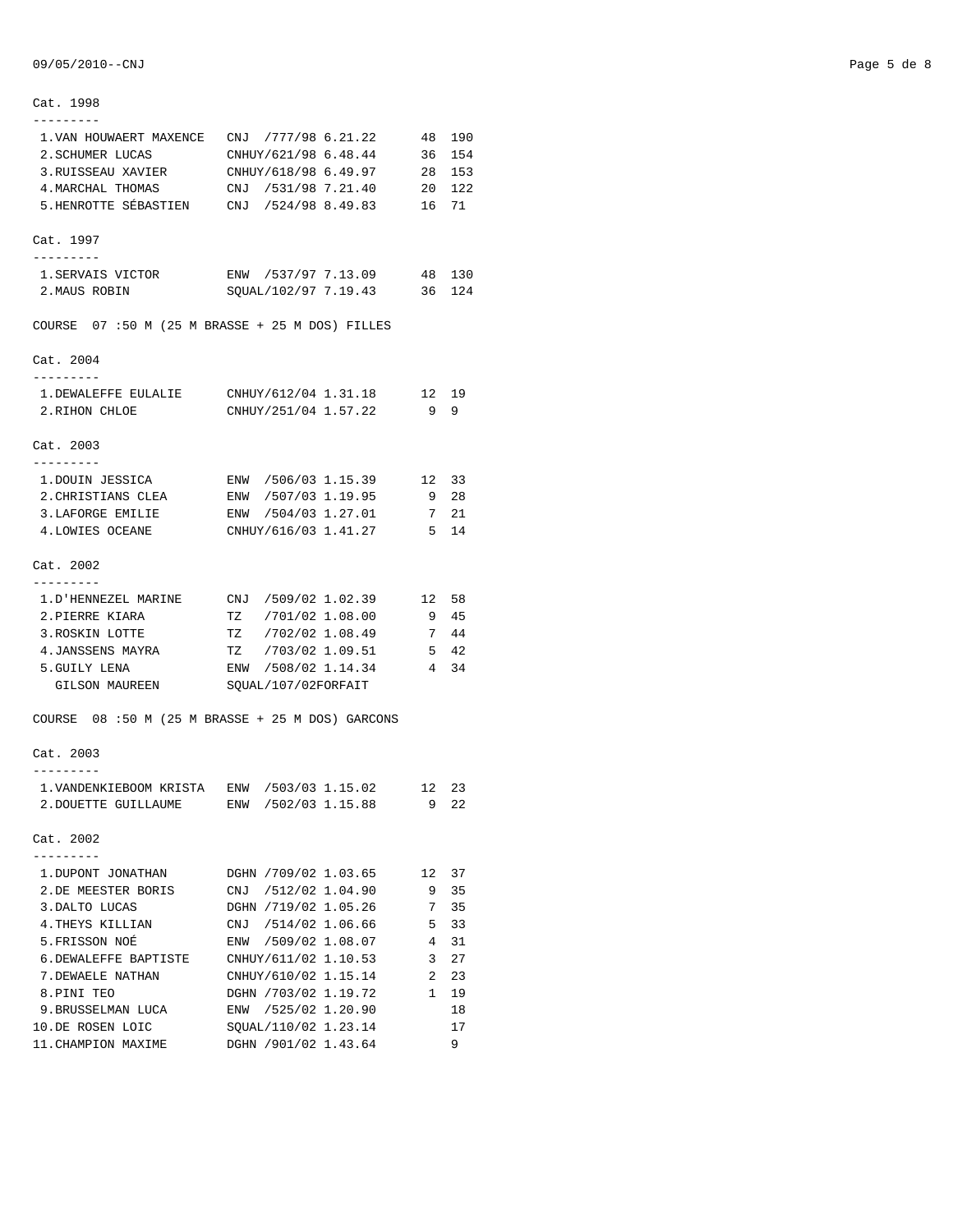09/05/2010--CNJ Page 6 de 8

| DUVIVIER ROMAIN | CNHUY/614/02FORFAIT |
|-----------------|---------------------|
| PIROTTE LUCAS   | DGHN /721/02FORFAIT |

COURSE 09 :150 (50 M DOS + 50 M BRASSE + 50 M NL) FILLES

```
Cat. 2001
```

| 1. DECORTE LOUISE    | CNJ /521/01 2.49.44  | 2.4 |
|----------------------|----------------------|-----|
| 2. DERWA ESTELLE     | CNHUY/608/01 2.57.82 | 1 R |
| 3. BAYET MAUREEN     | CNJ /523/01 3.01.45  | 14  |
| 4. ROUGET JULIE      | CNJ /502/01 3.12.52  | 10  |
| 5.HELAS JEANNE       | SOUAL/108/01 3.22.22 | 8   |
| 6.KELLENS EMMY       | CNHUY/615/01 3.27.35 | 6   |
| 7. MATHIEU PAULINE   | SOUAL/105/01 3.39.14 | 4   |
| 8. MARCHAL CHARLOTTE | CNJ /532/01 3.42.53  | 2   |
| 9.GILLARD LOUISE     | ENW /518/01 3.45.35  |     |
| 10. BRONE SAFIA      | DGHN /916/01 4.44.39 |     |
| MESSINA MARA         | DGHN /918/01FORFAIT  |     |

Cat. 2000

| 1. VAN HOEGAERDEN COLIN | CNJ /519/00 2.50.58    | 24 |
|-------------------------|------------------------|----|
| 2. DENGIS JEANNE        | /522/00 2.58.88<br>ENW | 18 |
| 3.ZOCCOLAN EMMA         | SOUAL/106/00 2.59.77   | 14 |
| 4. CALLIER SANDY        | /505/00 3.02.06<br>CNJ | 10 |
| 5. SCHUMER LISA         | CNHUY/620/00 3.10.38   | 8  |
| 6. PELZER LARA          | ENW /512/00 3.30.61    | 6  |
| 7. BUTACIDE CORALIE     | CNHUY/603/00 3.34.01   | 4  |
| MAKA ROMANE             | DGHN /913/00FORFAIT    |    |
| BEN DHIAB FERIEL        | /515/00FORFAIT<br>ENW  |    |
| DHIAB FERDANS<br>BEN.   | /514/00FORFAIT<br>ENW  |    |

#### Cat. 1999 ---------

| 1. DEWALEFFE LUCIE   | CNHUY/613/99 2.36.96   | 24 |
|----------------------|------------------------|----|
| 2. DEFRAINE CLARIS   | CNHUY/607/99 2.38.53   | 18 |
| 3. LERUSSE SARAH     | /524/99 2.43.62<br>ENW | 14 |
| 4. GIELEN CELIA      | CNJ /507/99 2.55.05    | 10 |
| 5. SCHUMER EMMA      | CNHUY/619/99 2.56.16   | 8  |
| 6.RORIVE ELODIE      | CNHUY/617/99 3.04.73   | 6  |
| 7. SUY ANN SOPHIE    | TZ /704/99 3.12.36     | 4  |
| 8. DEWAELE MANON     | CNHUY/609/99 3.36.85   | 2  |
| 9. SORTINO LAURA     | /515/99 4.05.56<br>CNJ |    |
| 10.DERWEDUWE ALISSON | DGHN /908/99 4.56.67   |    |

## Cat. 1998

| 1.SIMON FIONA          | CNHUY/622/98 2.25.59 | 2.4 |
|------------------------|----------------------|-----|
| 2. EL HAMMOUCHI SARAH  | CNJ /522/98 2.38.20  | 18  |
| 3.LEROY SARAH          | CNJ /506/98 2.39.56  | 14  |
| 4. DAWIRS LAURELINE    | DGHN /915/98 3.10.29 | 10  |
| 5. CASA REBECCA        | DGHN /914/98 3.20.39 | 8   |
| 6. JASSELETTE LEATICIA | ENW /535/98 4.06.95  | 6   |
|                        |                      |     |
| Cat. 1997              |                      |     |
|                        |                      |     |

| 1. PAUWELS NATHALIE |  | ᇭ |  | /707/97 3.20.78 |  |
|---------------------|--|---|--|-----------------|--|
|---------------------|--|---|--|-----------------|--|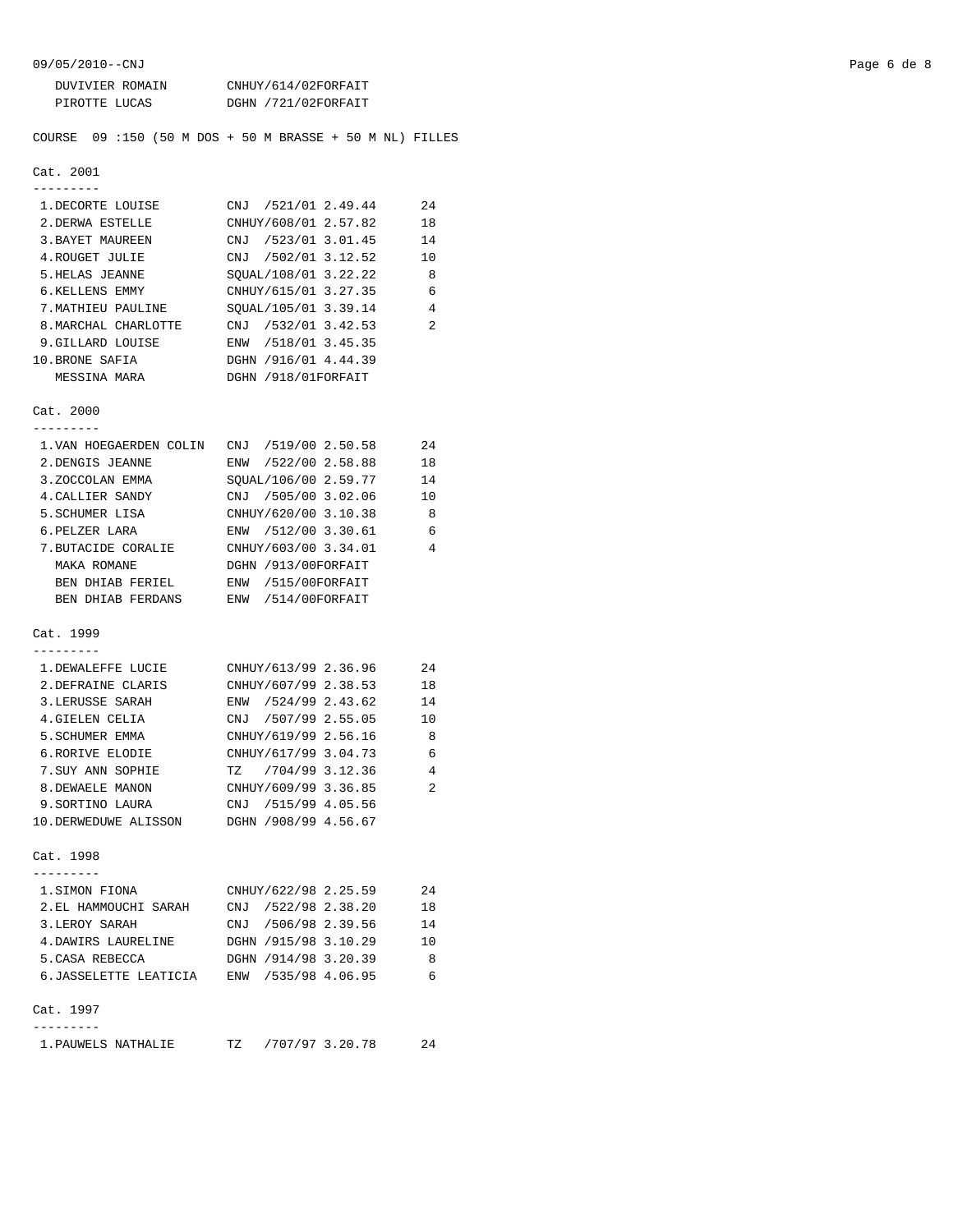COURSE 10 :150 (50 M DOS + 50 M BRASSE + 50 M NL) GARCONS

#### Cat. 2001

| Cal. 2001                                         |                        |                |   |
|---------------------------------------------------|------------------------|----------------|---|
| ---------<br>1. INNES HADRIEN                     | ENW /520/01 2.58.95    | 24             |   |
| 2.RENNESON XAVIER                                 | ENW /536/01 3.06.82    | 18             |   |
| 3.DE LOOZ NATHAN                                  | CNJ /503/01 3.10.06    | 14             |   |
| 4. SALAMONE MICKAEL                               | DGHN /911/01 3.13.24   | 10             |   |
| 5. MALEVE VIRGIL                                  | CNJ /530/01 3.16.78    | - 8            |   |
| 6. PAUWELS MICHAEL                                | TZ /706/01 3.24.38     | - 6            |   |
| 7. CAMERLYNCK MAXIME                              | TZ /711/01 3.46.51     | $\overline{4}$ |   |
| 8.BIESWAL CONSTANT                                | CNJ /510/01 4.07.16    |                | 2 |
| 9.GODFROID LOGAN                                  | ENW /534/01 4.40.13    |                |   |
| MELLA IGNACE                                      | TZ /709/01FORFAIT      |                |   |
| MAES QUENTIN                                      | DGHN /912/01FORFAIT    |                |   |
| Cat. 2000                                         |                        |                |   |
| ---------                                         |                        |                |   |
| 1. VAN CASTER CYRIL CNJ /528/00 2.51.09           |                        | -24            |   |
| 2. GENSON MAXIME                                  | ENW /539/00 2.54.48    | 18             |   |
| 3.D'HENNEZEL ALEXIS                               | CNJ /508/00 2.57.82    | 14             |   |
| 4. MAUS LUCAS                                     | SQUAL/101/00 3.05.78   | 10             |   |
| BERNARD CORENTIN                                  | ENW /516/00FORFAIT     |                |   |
| Cat. 1999                                         |                        |                |   |
| - - - - - - - -                                   |                        |                |   |
| 1.BATAILLE JULIEN                                 | ENW /521/99 2.42.96    | 24             |   |
| 2. CORTHOUTS FLORENTIN                            | CNJ /513/99 2.47.59    | 18             |   |
| 3. VIERSET LOUIS                                  | CNJ /518/99 2.54.04    | 14             |   |
| 4.MAIRLOT LOUIS                                   | ENW /523/99 2.57.09    | 10             |   |
| 5.DE PLAEN ALEXIAN                                | ENW /543/99 3.03.46    | $_{\rm 8}$     |   |
| 6.WILMET TOM                                      | CNHUY/250/99 3.07.85   | - 6            |   |
| 7.ONS ARNO                                        | TZ /708/99 3.24.20     | $\overline{4}$ |   |
| 8. DELHOUTTE MATTHIAS                             | TZ /705/99 3.36.27     | 2              |   |
| PIROTTE HUGO                                      | DGHN /920/99FORFAIT    |                |   |
| Cat. 1998                                         |                        |                |   |
| .<br>1. VAN HOUWAERT MAXENCE CNJ / 777/98 2.32.58 |                        | 24             |   |
|                                                   | CNHUY/621/98 2.39.53   |                |   |
| 2.SCHUMER LUCAS<br>3. DETHINNE BENJAMIN           |                        | 18             |   |
|                                                   | CNJ /501/98 2.41.47    | 14             |   |
| 4. CULOT KYLLIAN                                  | CNHUY/604/98 2.51.03   | 10             |   |
| 5. SEPUL NATHAN                                   | CNJ /520/98 2.51.32    | - 8            |   |
| 6.VANCAN ALLAN                                    | ENW /544/98 3.02.48    |                | 6 |
| 7. INNES TIMOTHEE                                 | ENW /519/98 3.03.26    |                | 4 |
| Cat. 1997                                         |                        |                |   |
| 1. STOLECKI THOMAS                                | CNJ /530/97 2.14.91    | 24             |   |
| 2. TRUZZI DAMIANO                                 | /517/97 2.34.98<br>CNJ | 18             |   |
| 3. SERVAIS VICTOR                                 | ENW /537/97 2.53.00    | 14             |   |
| 4. BIBASKHANOV DAVOUD                             | CNHUY/602/97 2.58.01   | 10             |   |
|                                                   |                        |                |   |

COURSE 11 :RELAIS 8 X 50 NAGE LIBRE MIXTE

Cat. 1997

---------